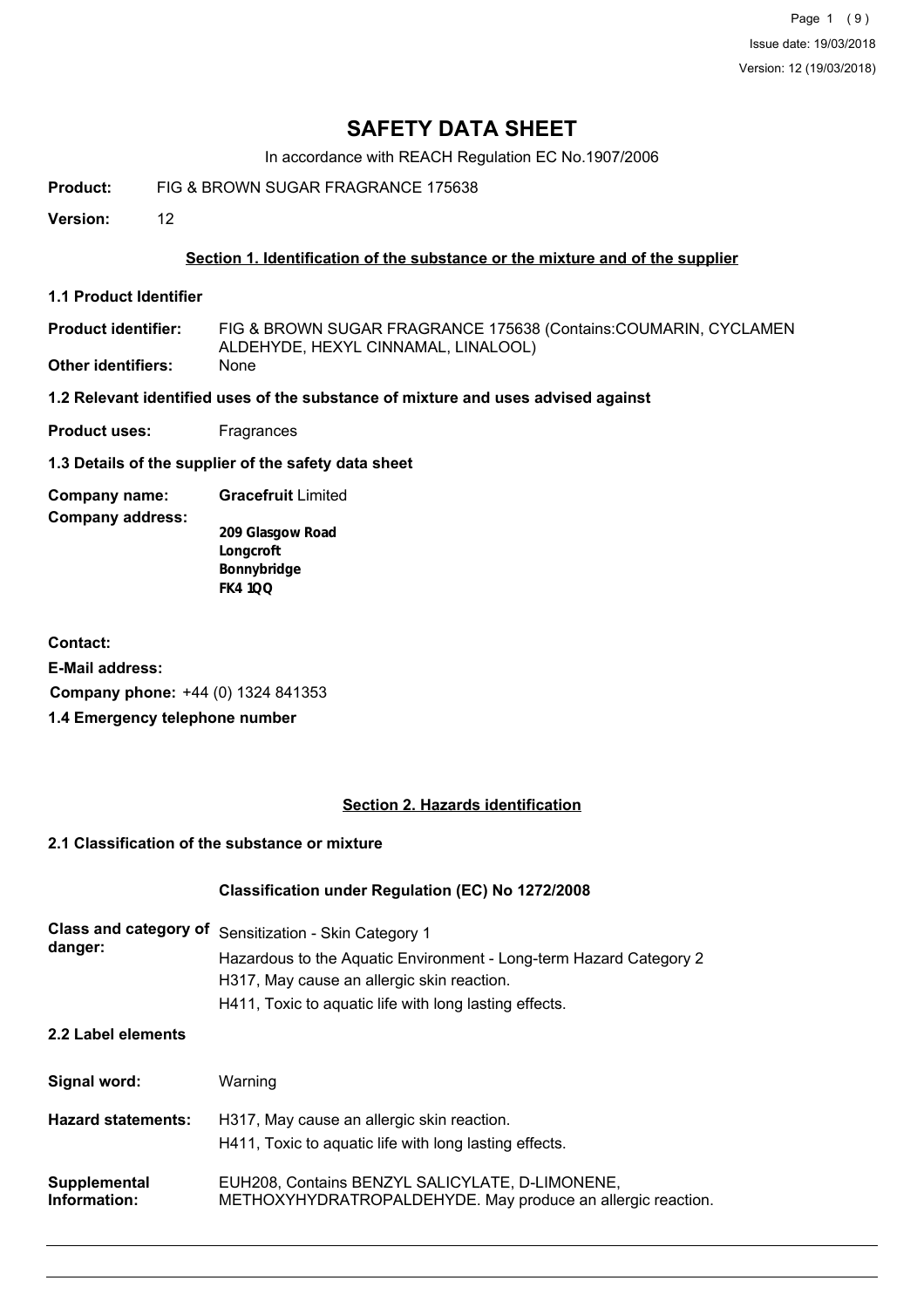Page 2 (9) Issue date: 19/03/2018 Version: 12 (19/03/2018)

# **SAFETY DATA SHEET**

In accordance with REACH Regulation EC No.1907/2006

**Product:** FIG & BROWN SUGAR FRAGRANCE 175638

**Version:** 12

**Precautionary statements:**

P272, Contaminated work clothing should not be allowed out of the workplace.

P273, Avoid release to the environment.

P261, Avoid breathing vapour or dust.

P280, Wear protective gloves/eye protection/face protection.

P302/352, IF ON SKIN: Wash with plenty of soap and water.

P333/313, If skin irritation or rash occurs: Get medical advice/attention.

P363, Wash contaminated clothing before reuse.

P391, Collect spillage.

P501, Dispose of contents/container to approved disposal site, in accordance with local regulations.



**Other hazards:** Hydrocarbon Concentration %: 0.792%

#### **Section 3. Composition / information on ingredients**

#### **3.2 Mixtures**

**Pictograms:**

#### **Contains:**

| <b>Name</b>                                                       | <b>CAS</b>    | <b>EC</b> | <b>REACH Registration</b><br>No. | %           | <b>Classification for</b><br>(CLP) 1272/2008                             |
|-------------------------------------------------------------------|---------------|-----------|----------------------------------|-------------|--------------------------------------------------------------------------|
| <b>HEXYL CINNAMAL</b>                                             | 101-86-0      | 202-983-3 |                                  | 10-<20%     | SS 1B-EH A1-EH C2:<br>H317-H400-H411,-                                   |
| <b>IHEXAMETHYLINDANO</b><br><b>IPYRAN</b>                         | 1222-05-5     | 214-946-9 | 01-2119488227-29-xxxx            | $5 - 10%$   | EH A1-EH C1; H410,-                                                      |
| <b>PENTAMETHYLCYCLO</b><br>IPENT-3-ENE-BUTANOL 65113-99-7         |               | 265-453-0 |                                  | $1 - 5%$    | EDI 2-EH C2;H319-<br>H411,-                                              |
| <b>ILINALOOL</b>                                                  | 78-70-6       | 201-134-4 | 01-2119474016-42-xxxx            | $1 - 5%$    | SCI 2-EDI 2-SS 1B;<br>H315-H317-H319,-                                   |
| <b>ICYCLAMEN</b><br>ALDEHYDE                                      | 103-95-7      | 203-161-7 | 01-2119970582-32-xxxx            | $1 - 5%$    | SCI 2-SS 1B-EH C3;<br>H315-H317-H412,-                                   |
| ICOUMARIN                                                         | $91 - 64 - 5$ | 202-086-7 |                                  | $1 - 5%$    | ATO 4-SS 1B; H302-<br>H317.-                                             |
| <b>IBETA-IONONE</b>                                               | 14901-07-6    | 238-969-9 |                                  | 1-<5%       | EH C2:H411,-                                                             |
| <b>ETHYL</b><br><b>ITRIMETHYLCYCLOPE</b><br><b>INTENE BUTENOL</b> | 28219-61-6    | 248-908-8 |                                  | $1 - 5%$    | EDI 2-EH C2;H319-<br>$H411. -$                                           |
| <b>IMETHOXYHYDRATRO</b><br><b>PALDEHYDE</b>                       | 5462-06-6     | 226-749-5 |                                  | 1-<5%       | SS 1B;H317,-                                                             |
| <b>ID-LIMONENE</b>                                                | 5989-27-5     | 227-813-5 |                                  | $0.1 - 1\%$ | FL 3-SCI 2-SS 1B-AH<br>1-EH A1-EH C1; H226-<br>H304-H315-H317-<br>H410.- |
| <b>IBENZYL SALICYLATE</b>                                         | 118-58-1      | 204-262-9 |                                  | $0.1 - 1\%$ | SS 1B-EH C3; H317-<br>H412,-                                             |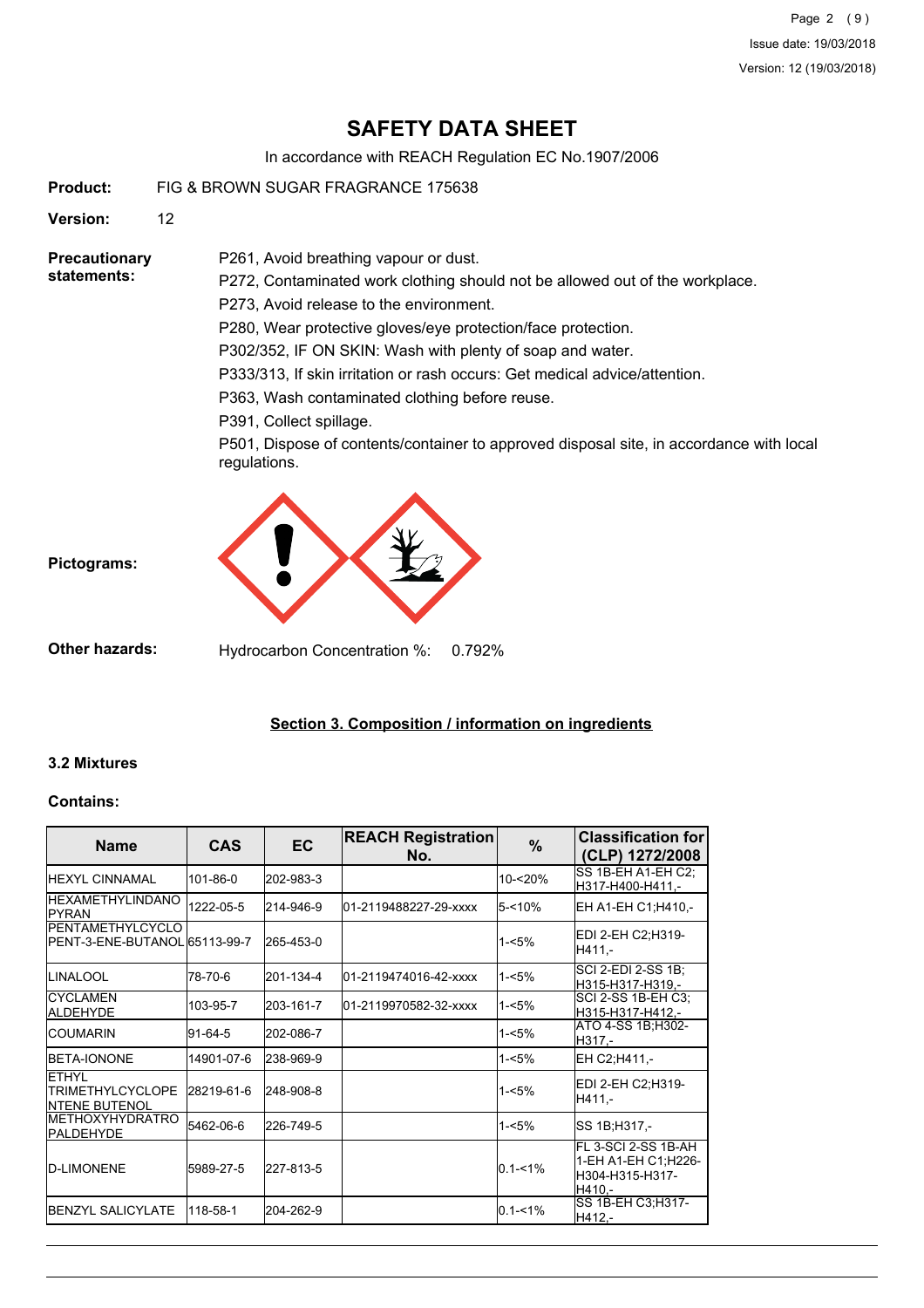Page 3 (9) Issue date: 19/03/2018 Version: 12 (19/03/2018)

# **SAFETY DATA SHEET**

In accordance with REACH Regulation EC No.1907/2006

**Product:** FIG & BROWN SUGAR FRAGRANCE 175638

**Version:** 12

### **Substances with Community workplace exposure limits:**

| <b>Name</b>               | <b>CAS</b> | - ^<br>cc. | %       |
|---------------------------|------------|------------|---------|
| <b>IDIETHYL PHTHALATE</b> | 84-66-2    | 201-550-6  | 20-<50% |

**Substances that are persistent, bioaccumulative and toxic or very persistent and very bioaccumulative, greater than 0.1%:**

Not Applicable

#### **Section 4. First-aid measures**

#### **4.1 Description of first aid measures**

IF ON SKIN: Wash with plenty of soap and water.

#### **4.2 Most important symptoms and effects, both acute and delayed**

May cause an allergic skin reaction.

### **4.3 Indication of any immediate medical attention and special treatment needed**

None expected, see Section 4.1 for further information.

#### **SECTION 5: Firefighting measures**

#### **5.1 Extinguishing media**

Suitable media: Carbon dioxide, Dry chemical, Foam.

#### **5.2 Special hazards arising from the substance or mixture**

In case of fire, may be liberated: Carbon monoxide, Unidentified organic compounds.

#### **5.3 Advice for fire fighters:**

In case of insufficient ventilation, wear suitable respiratory equipment.

#### **Section 6. Accidental release measures**

## **6.1 Personal precautions, protective equipment and emergency procedures:**

Avoid inhalation. Avoid contact with skin and eyes. See protective measures under Section 7 and 8.

## **6.2 Environmental precautions:**

Keep away from drains, surface and ground water, and soil.

## **6.3 Methods and material for containment and cleaning up:**

Remove ignition sources. Provide adequate ventilation. Avoid excessive inhalation of vapours. Contain spillage immediately by use of sand or inert powder. Dispose of according to local regulations.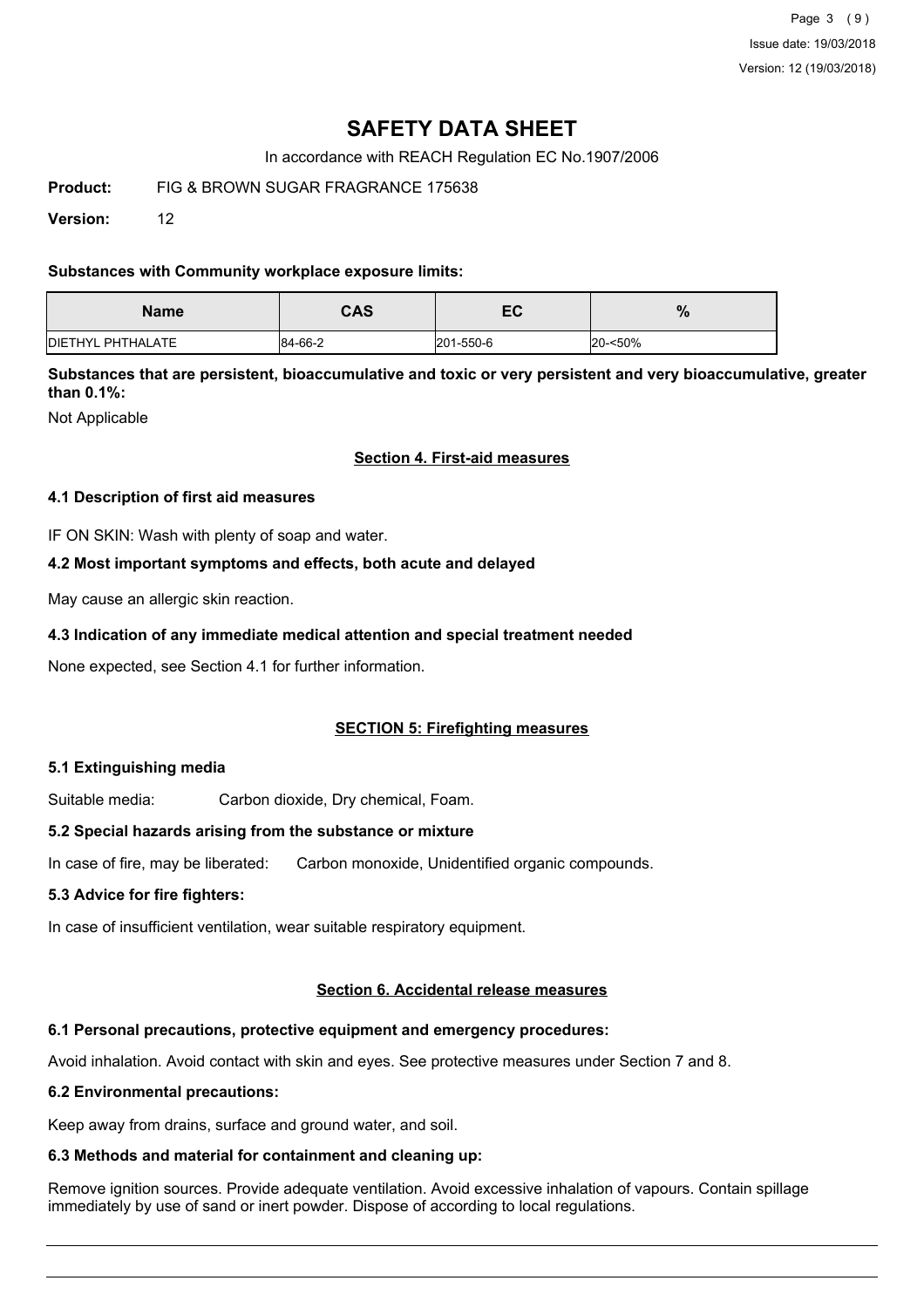Page 4 (9) Issue date: 19/03/2018 Version: 12 (19/03/2018)

# **SAFETY DATA SHEET**

In accordance with REACH Regulation EC No.1907/2006

**Product:** FIG & BROWN SUGAR FRAGRANCE 175638

**Version:** 12

### **6.4 Reference to other sections:**

Also refer to sections 8 and 13.

### **Section 7. Handling and storage**

#### **7.1 Precautions for safe handling:**

Keep away from heat, sparks, open flames and hot surfaces. - No smoking. Use personal protective equipment as required. Use in accordance with good manufacturing and industrial hygiene practices. Use in areas with adequate ventilation Do not eat, drink or smoke when using this product.

#### **7.2 Conditions for safe storage, including any incompatibilities:**

Store in a well-ventilated place. Keep container tightly closed. Keep cool. Ground/bond container and receiving equipment. Use explosion-proof electrical, ventilating and lighting equipment. Use only non-sparking tools. Take precautionary measures against static discharge.

#### **7.3 Specific end use(s):**

Fragrances: Use in accordance with good manufacturing and industrial hygiene practices.

#### **Section 8. Exposure controls/personal protection**

#### **8.1 Control parameters**

Workplace exposure limits:

| Ingredient               | <b>CAS</b> | EC        | <b>Description</b>                                   | Value |  |
|--------------------------|------------|-----------|------------------------------------------------------|-------|--|
| <b>DIETHYL PHTHALATE</b> | 84-66-2    |           | Long-term exposure limit (8-hour<br> TWA  (mg/m3)    |       |  |
|                          |            | 201-550-6 | Short-term exposure limit (15-<br>$ minute)$ (mg/m3) | 10    |  |

#### **8.2 Exposure Controls**

#### **Eye / Skin Protection**

Wear protective gloves/eye protection/face protection

#### **Respiratory Protection**

Ensure adequate and ongoing ventilation is maintained in order to prevent build up of excessive vapour and to ensure occupational exposure limits are adhered to. If appropriate, and depending on your patterns and volumes of use, the following engineering controls may be required as additional protective measures: a) Isolate mixing rooms and other areas where this material is used or openly handled. Maintain these areas under negative air pressure relative to the rest of the plant. b) Employ the use of Personal protective equipment - an approved, properly fitted respirator with organic vapour cartridges or canisters and particulate filters. c) Use local exhaust ventilation around open tanks and other open sources of potential exposures in order to avoid excessive inhalation, including places where this material is openly weighed or measured. In addition, use general dilution ventilation of the work area to eliminate or reduce possible worker exposures. d) Use closed systems for transferring and processing this material.

Also refer to Sections 2 and 7.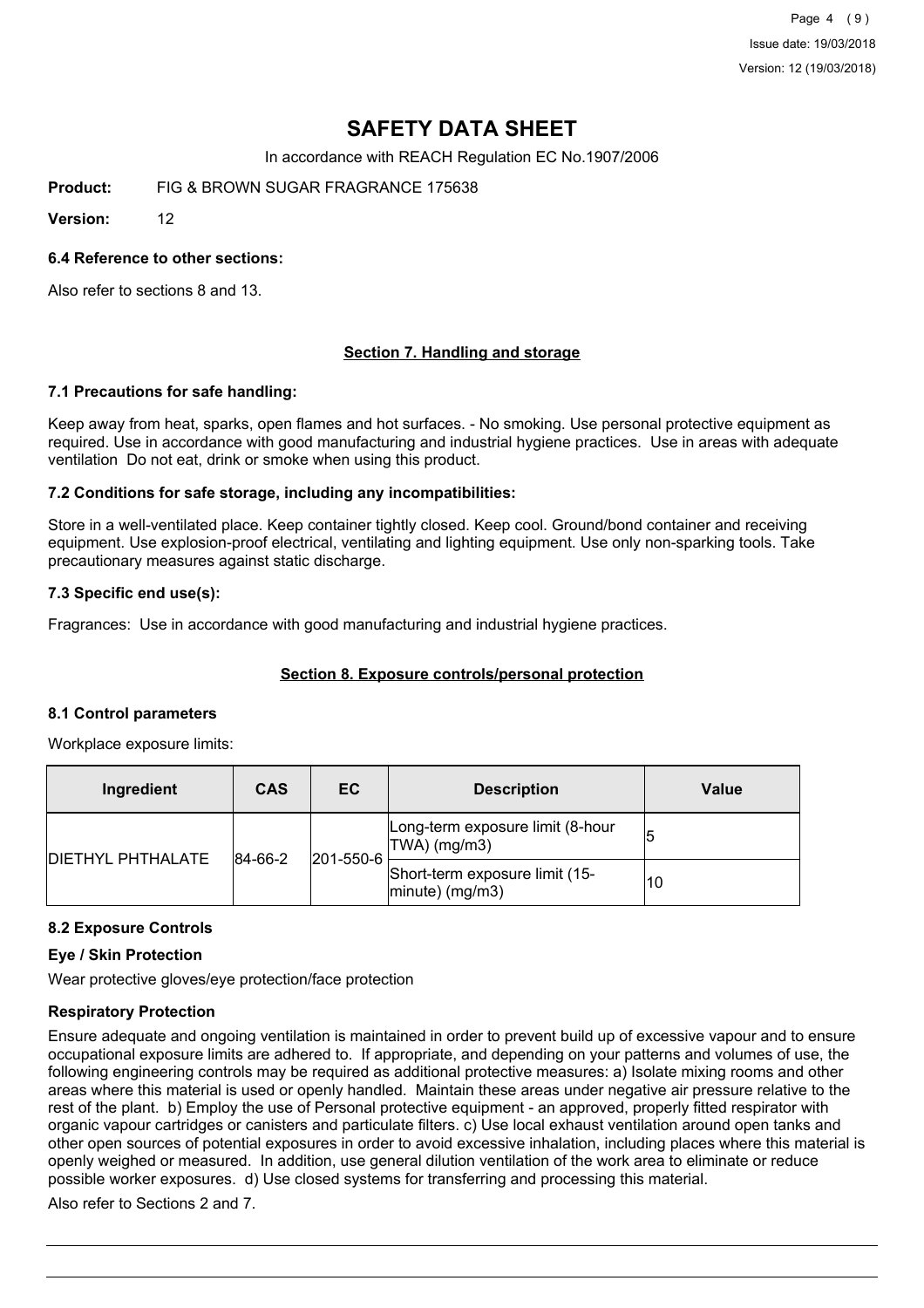Page 5 (9) Issue date: 19/03/2018 Version: 12 (19/03/2018)

# **SAFETY DATA SHEET**

In accordance with REACH Regulation EC No.1907/2006

**Product:** FIG & BROWN SUGAR FRAGRANCE 175638

**Version:** 12

#### **Section 9. Physical and chemical properties**

#### **9.1 Information on basic physical and chemical properties**

| Appearance:                                          | Clear colourless to pale yellow liquid       |
|------------------------------------------------------|----------------------------------------------|
| Odour:                                               | Not determined                               |
| <b>Odour threshold:</b>                              | Not determined                               |
| pH:                                                  | Not determined                               |
| Melting point / freezing point:                      | Not determined                               |
| Initial boiling point / range:                       | Not determined                               |
| Flash point:                                         | >100 °C                                      |
| <b>Evaporation rate:</b>                             | Not determined                               |
| Flammability (solid, gas):                           | Not determined                               |
| <b>Upper/lower flammability or explosive limits:</b> | Product does not present an explosion hazard |
| Vapour pressure:                                     | 0.26156913 mmHg                              |
| <b>Vapour density:</b>                               | Not determined                               |
| <b>Relative density:</b>                             | 1.0360 - 1.0400                              |
| Solubility(ies):                                     | Not determined                               |
| Partition coefficient: n-octanol/water:              | Not determined                               |
| <b>Auto-ignition temperature:</b>                    | Not determined                               |
| <b>Decomposition temperature:</b>                    | Not determined                               |
| <b>Viscosity:</b>                                    | Not determined                               |
| <b>Explosive properties:</b>                         | Not expected                                 |
| <b>Oxidising properties:</b>                         | Not expected                                 |
|                                                      |                                              |

**9.2 Other information:** None available

#### **Section 10. Stability and reactivity**

#### **10.1 Reactivity:**

Presents no significant reactivity hazard, by itself or in contact with water.

## **10.2 Chemical stability:**

Good stability under normal storage conditions.

## **10.3 Possibility of hazardous reactions:**

Not expected under normal conditions of use.

### **10.4 Conditions to avoid:**

Avoid extreme heat.

#### **10.5 Incompatible materials:**

Avoid contact with strong acids, alkalis or oxidising agents.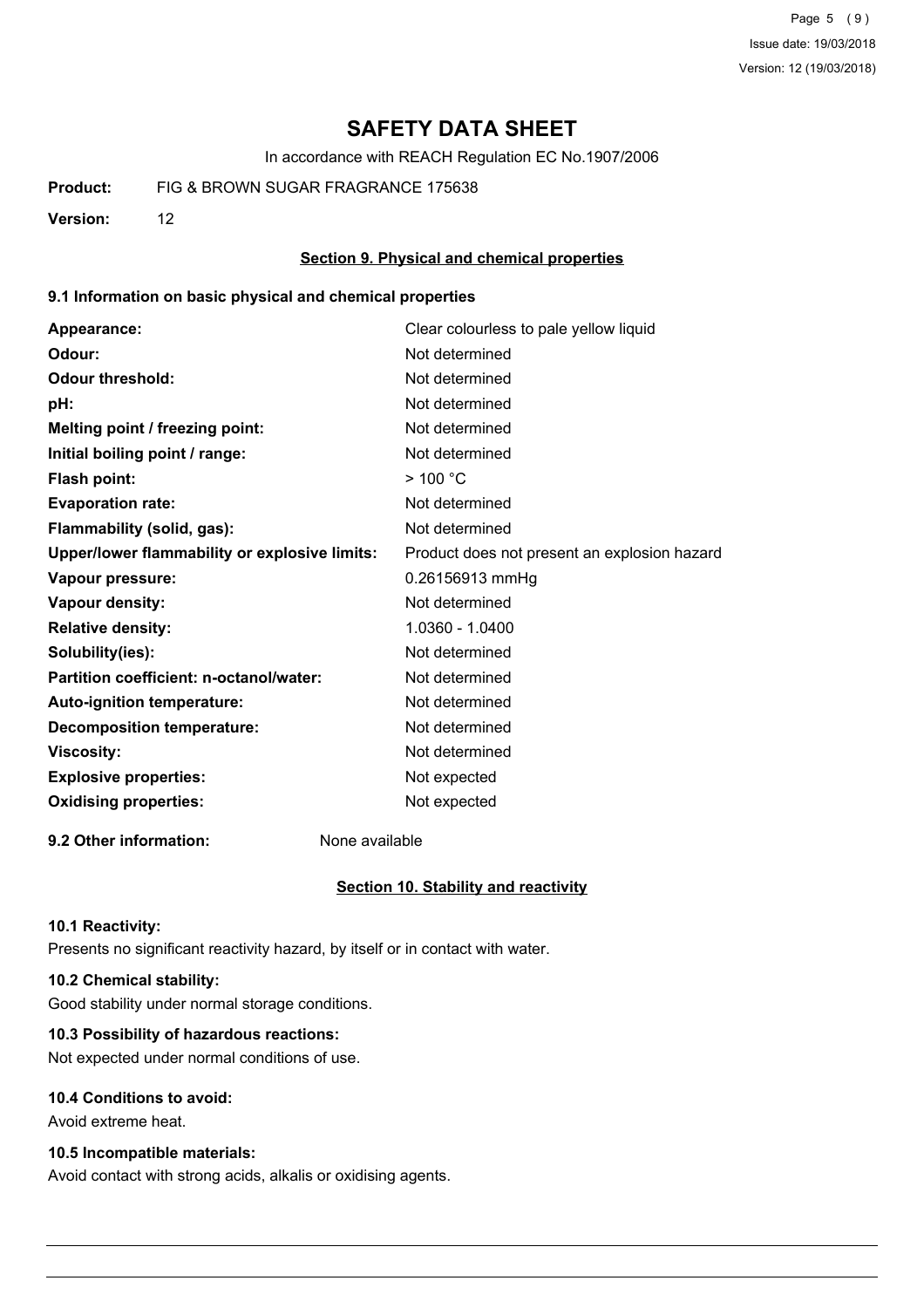Page 6 (9) Issue date: 19/03/2018 Version: 12 (19/03/2018)

# **SAFETY DATA SHEET**

In accordance with REACH Regulation EC No.1907/2006

**Product:** FIG & BROWN SUGAR FRAGRANCE 175638

**Version:** 12

#### **10.6 Hazardous decomposition products:**

Not expected.

### **Section 11. Toxicological information**

#### **11.1 Information on toxicological effects**

This mixture has not been tested as a whole for health effects. The health effects have been calculated using the methods outlined in Regulation (EC) No 1272/2008 (CLP).

| <b>Acute Toxicity:</b>                    | Based on available data the classification criteria are not met. |
|-------------------------------------------|------------------------------------------------------------------|
| <b>Acute Toxicity Oral</b>                | >5000                                                            |
| <b>Acute Toxicity Dermal</b>              | Not Applicable                                                   |
| <b>Acute Toxicity Inhalation</b>          | Not Available                                                    |
| <b>Skin corrosion/irritation:</b>         | Based on available data the classification criteria are not met. |
| Serious eye damage/irritation:            | Based on available data the classification criteria are not met. |
| <b>Respiratory or skin sensitisation:</b> | Sensitization - Skin Category 1                                  |
| Germ cell mutagenicity:                   | Based on available data the classification criteria are not met. |
| <b>Carcinogenicity:</b>                   | Based on available data the classification criteria are not met. |
| <b>Reproductive toxicity:</b>             | Based on available data the classification criteria are not met. |
| <b>STOT-single exposure:</b>              | Based on available data the classification criteria are not met. |
| <b>STOT-repeated exposure:</b>            | Based on available data the classification criteria are not met. |
| <b>Aspiration hazard:</b>                 | Based on available data the classification criteria are not met. |

### **Information about hazardous ingredients in the mixture**

| Ingredient       | CAS      | EC        | LD50/ATE Oral | LD50/ATE<br>Dermal | LC50/ATE<br><b>Inhalation</b> | <b>LC50</b><br>Route     |
|------------------|----------|-----------|---------------|--------------------|-------------------------------|--------------------------|
| <b>ICOUMARIN</b> | 191-64-5 | 202-086-7 | 500           | Not available      | Not available                 | <b>Not</b><br>lavailable |

Refer to Sections 2 and 3 for additional information.

#### **Section 12. Ecological information**

### **12.1 Toxicity:**

| Toxic to aquatic life with long lasting effects. |               |
|--------------------------------------------------|---------------|
| 12.2 Persistence and degradability:              | Not available |
| 12.3 Bioaccumulative potential:                  | Not available |
| 12.4 Mobility in soil:                           | Not available |
|                                                  |               |

**12.5 Results of PBT and vPvB assessment:**

This substance does not meet the PBT/vPvB criteria of REACH, annex XIII.

**12.6 Other adverse effects:** Not available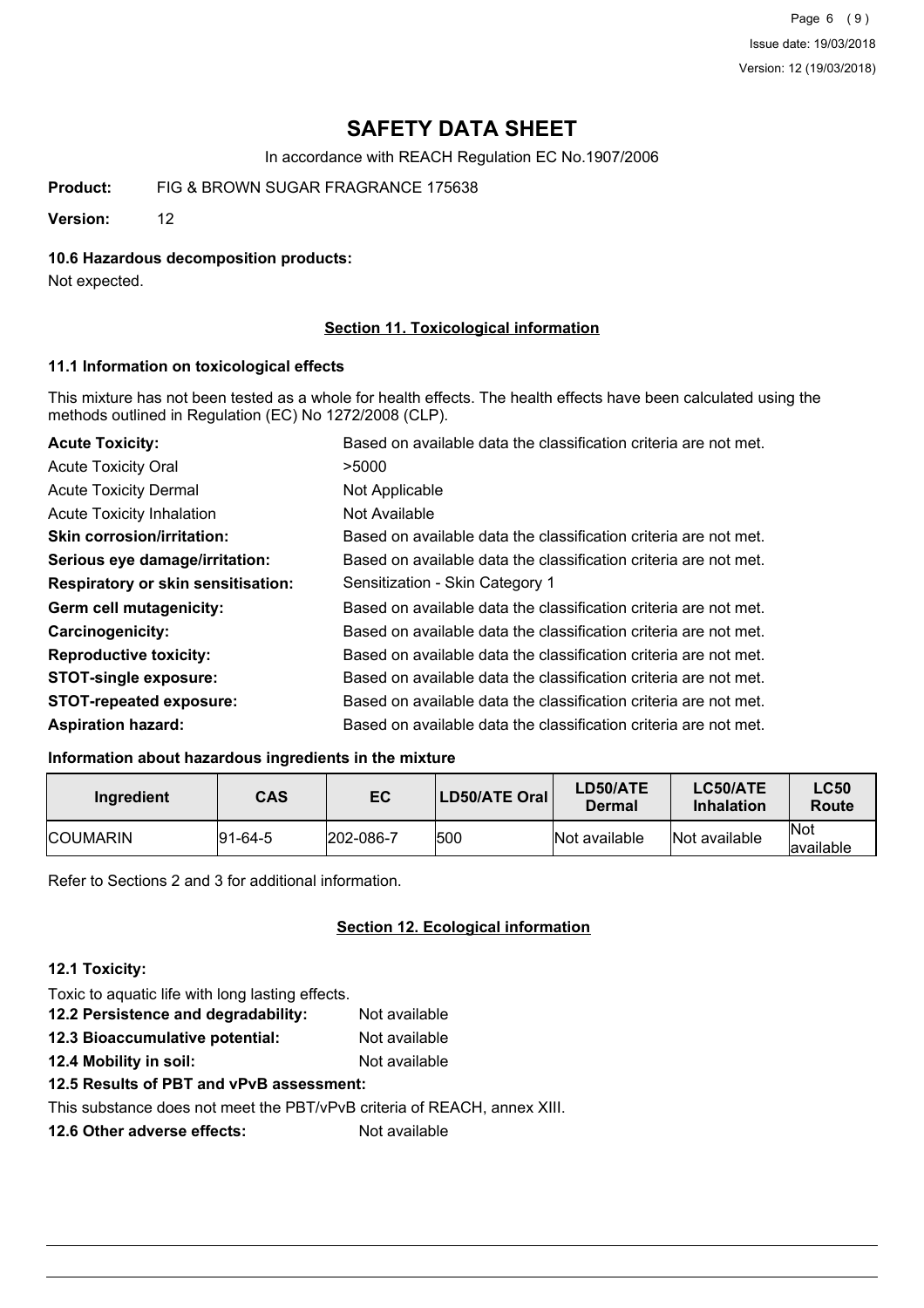Page 7 (9) Issue date: 19/03/2018 Version: 12 (19/03/2018)

# **SAFETY DATA SHEET**

In accordance with REACH Regulation EC No.1907/2006

**Product:** FIG & BROWN SUGAR FRAGRANCE 175638

**Version:** 12

#### **Section 13. Disposal considerations**

#### **13.1 Waste treatment methods:**

Dispose of in accordance with local regulations. Avoid disposing into drainage systems and into the environment. Empty containers should be taken to an approved waste handling site for recycling or disposal.

#### **Section 14. Transport information**

| 14.1 UN number:                    | UN3082                                                                                         |
|------------------------------------|------------------------------------------------------------------------------------------------|
| 14.2 UN Proper Shipping Name:      | ENVIRONMENTALLY HAZARDOUS SUBSTANCE, LIQUID, N.O.S.<br>(HEXAMETHYLINDANOPYRAN, HEXYL CINNAMAL) |
| 14.3 Transport hazard class(es):   | 9                                                                                              |
| <b>Sub Risk:</b>                   | ۰                                                                                              |
| 14.4. Packing Group:               | Ш                                                                                              |
| <b>14.5 Environmental hazards:</b> | This is an environmentally hazardous substance.                                                |
| 14.6 Special precautions for user: | None additional                                                                                |
|                                    | 14.7 Transport in bulk according to Anney II of MARPOL 73/78 and the IRC Code:                 |

**14.7 Transport in bulk according to Annex II of MARPOL73/78 and the IBC Code:**

Not applicable

### **Section 15. Regulatory information**

## **15.1 Safety, health and environmental regulations/legislation specific for the substance or mixture** None additional

#### **15.2 Chemical Safety Assessment**

A Chemical Safety Assessment has not been carried out for this product.

### **Section 16. Other information**

| <b>Concentration % Limits:</b>  | EH C2=22.55% EH C3=2.25% EH C4=92.67% SS 1=8.70% |
|---------------------------------|--------------------------------------------------|
| <b>Total Fractional Values:</b> | EH C2=4.44 EH C3=44.41 EH C4=1.08 SS 1=11.50     |
|                                 |                                                  |

#### **Key to revisions:**

14.2. UN proper shipping name Classification under Regulation (EC) No 1272/2008 Concentration % Limits SECTION 3: Composition/information on ingredients Total Fractional Values

#### **Key to abbreviations:**

| <b>Abbreviation</b> | Meaning                                                        |  |
|---------------------|----------------------------------------------------------------|--|
| IAH <sub>1</sub>    | Aspiration Hazard Category 1                                   |  |
| <b>ATO 4</b>        | Acute Toxicity - Oral Category 4                               |  |
| <b>EDI2</b>         | Eye Damage / Irritation Category 2                             |  |
| <b>IEH A1</b>       | Hazardous to the Aquatic Environment - Acute Hazard Category 1 |  |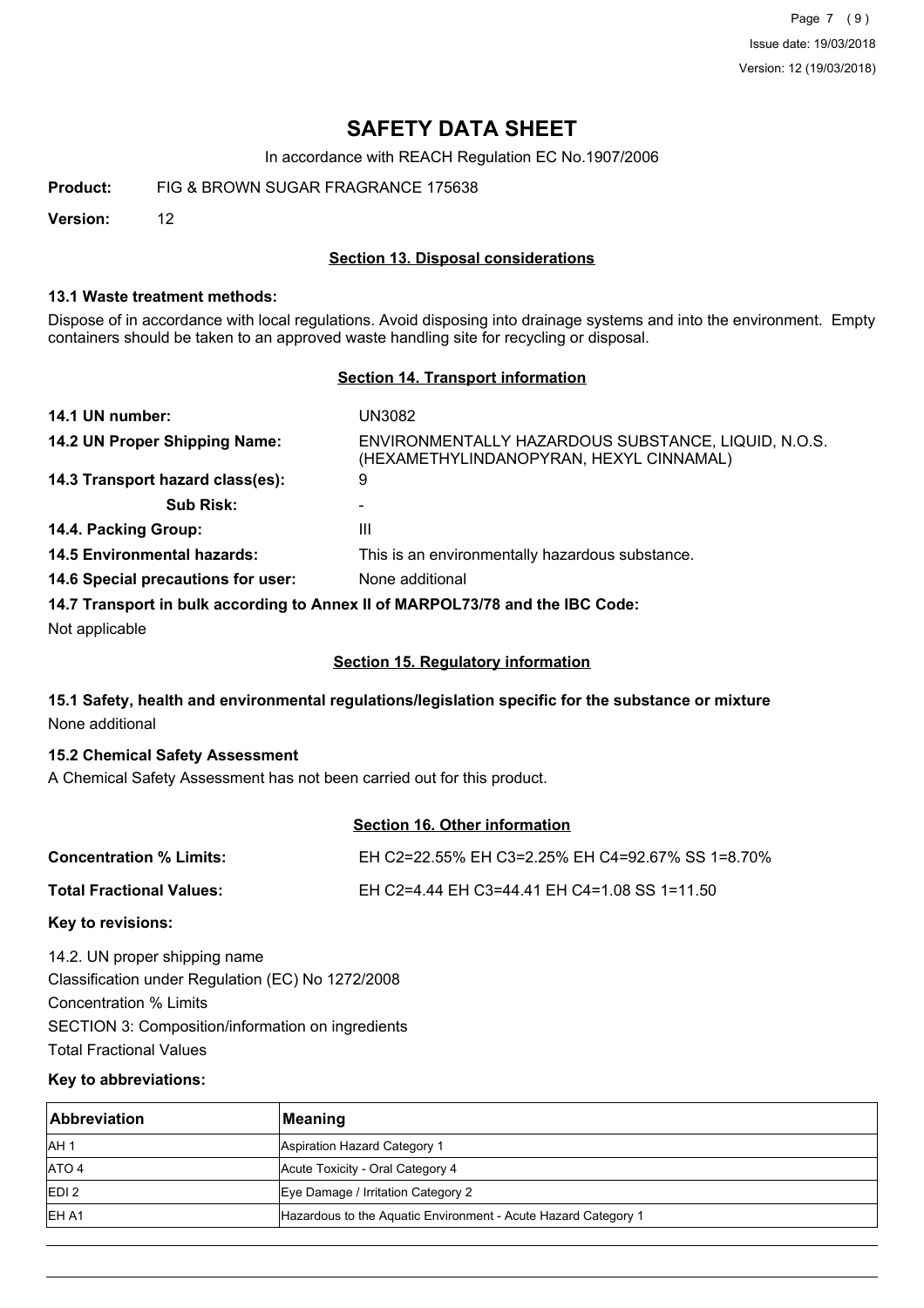Page 8 (9) Issue date: 19/03/2018 Version: 12 (19/03/2018)

# **SAFETY DATA SHEET**

In accordance with REACH Regulation EC No.1907/2006

## **Product:** FIG & BROWN SUGAR FRAGRANCE 175638

#### **Version:** 12

| EH C1             | Hazardous to the Aquatic Environment - Long-term Hazard Category 1                                                                  |
|-------------------|-------------------------------------------------------------------------------------------------------------------------------------|
| EH C <sub>2</sub> | Hazardous to the Aquatic Environment - Long-term Hazard Category 2                                                                  |
| EH <sub>C3</sub>  | Hazardous to the Aquatic Environment - Long-term Hazard Category 3                                                                  |
| FL <sub>3</sub>   | Flammable Liquid, Hazard Category 3                                                                                                 |
| H226              | Flammable liquid and vapour.                                                                                                        |
| H302              | Harmful if swallowed.                                                                                                               |
| H304              | May be fatal if swallowed and enters airways.                                                                                       |
| H315              | Causes skin irritation.                                                                                                             |
| H317              | May cause an allergic skin reaction.                                                                                                |
| H319              | Causes serious eye irritation.                                                                                                      |
| H400              | Very toxic to aquatic life.                                                                                                         |
| H410              | Very toxic to aquatic life with long lasting effects.                                                                               |
| H411              | Toxic to aquatic life with long lasting effects.                                                                                    |
| H412              | Harmful to aquatic life with long lasting effects.                                                                                  |
| P210              | Keep away from heat, sparks, open flames and hot surfaces. - No smoking.                                                            |
| P233              | Keep container tightly closed.                                                                                                      |
| P <sub>240</sub>  | Ground/bond container and receiving equipment.                                                                                      |
| P241              | Use explosion-proof electrical, ventilating and lighting equipment.                                                                 |
| P <sub>242</sub>  | Use only non-sparking tools.                                                                                                        |
| P243              | Take precautionary measures against static discharge.                                                                               |
| P <sub>261</sub>  | Avoid breathing vapour or dust.                                                                                                     |
| P <sub>264</sub>  | Wash hands and other contacted skin thoroughly after handling.                                                                      |
| P270              | Do not eat, drink or smoke when using this product.                                                                                 |
| P272              | Contaminated work clothing should not be allowed out of the workplace.                                                              |
| P273              | Avoid release to the environment.                                                                                                   |
| P <sub>280</sub>  | Wear protective gloves/eye protection/face protection.                                                                              |
| P301/310          | IF SWALLOWED: Immediately call a POISON CENTER or doctor/physician.                                                                 |
| P301/312          | IF SWALLOWED: call a POISON CENTER or doctor/physician if you feel unwell.                                                          |
| P302/352          | IF ON SKIN: Wash with plenty of soap and water.                                                                                     |
| P303/361/353      | IF ON SKIN (or hair): Remove/take off immediately all contaminated clothing. Rinse skin with water/shower.                          |
| P305/351/338      | IF IN EYES: Rinse cautiously with water for several minutes. Remove contact lenses, if present and easy to<br>do. Continue rinsing. |
| P330              | Rinse mouth.                                                                                                                        |
| P331              | Do not induce vomiting.                                                                                                             |
| P333/313          | If skin irritation or rash occurs: Get medical advice/attention.                                                                    |
| P337/313          | If eye irritation persists: Get medical advice/attention.                                                                           |
| P362              | Take off contaminated clothing and wash before reuse.                                                                               |
| P363              | Wash contaminated clothing before reuse.                                                                                            |
| P370/378          | In case of fire: Use carbon dioxide, dry chemical, foam for extinction.                                                             |
| P391              | Collect spillage.                                                                                                                   |
| P403/235          | Store in a well-ventilated place. Keep cool.                                                                                        |
| P405              | Store locked up.                                                                                                                    |
|                   |                                                                                                                                     |